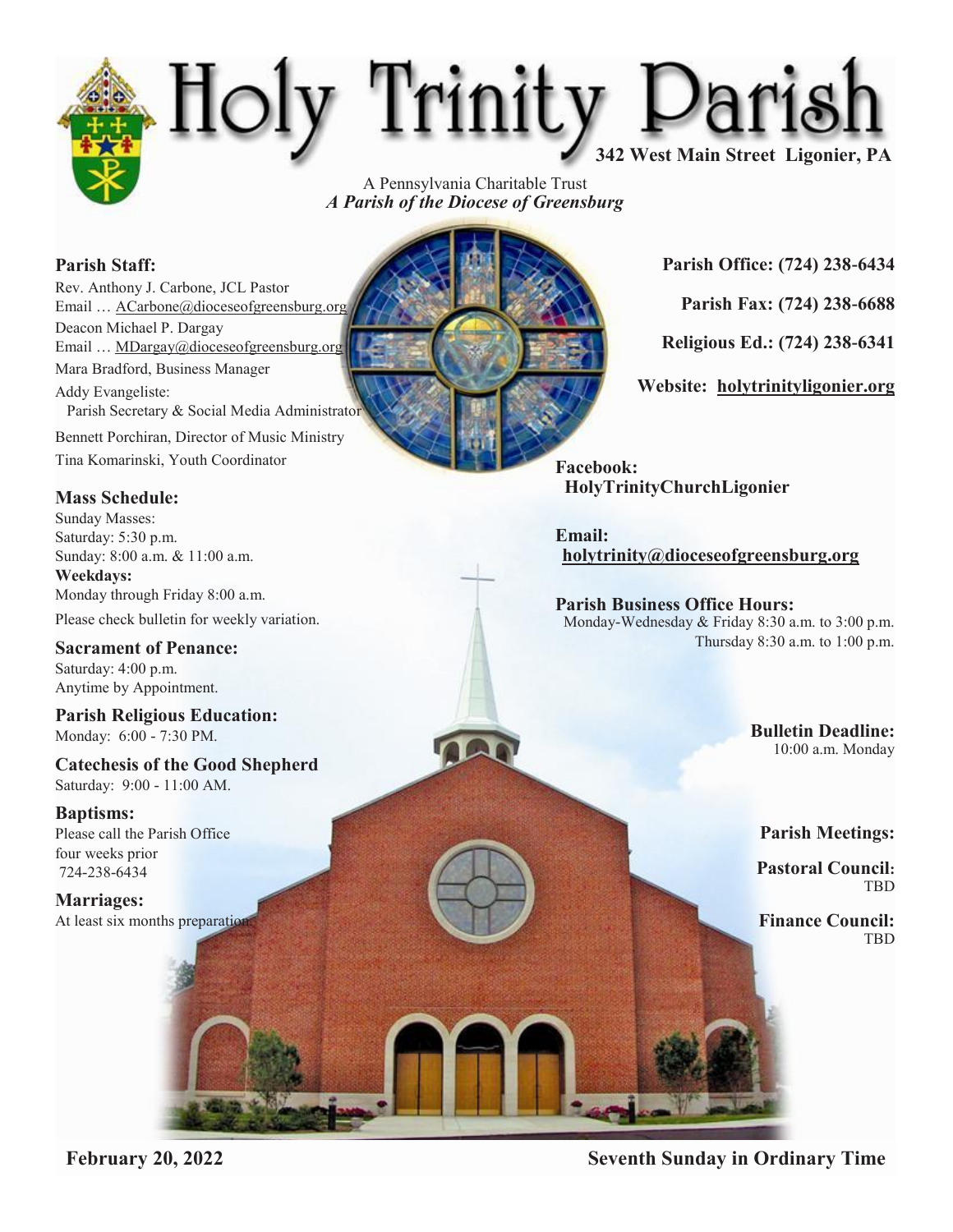**St. Valentine Program with Deacon Mike**





 You and your family are invited to celebrate the Holy Trinity Mardi Gras Party on Tuesday, March 1, 2022 at 6:00 p.m. in the Parish Social Hall. Please bring a covered dish for a Potluck Dinner. Hope to see you there!

#### **Millions in Catholic school tuition assistance available**

 SPREAD THE NEWS! The 12 Diocese of Greensburg Catholic schools now have millions of dollars in tuition assistance available! Become a TOP Student today. Visit [www.CatholicSchoolsGuide.org](http://www.CatholicSchoolsGuide.org) or call 724-552-2565.

### **Register for Catholic School open houses and private tours**

 The time to shine is NOW! The 12 Catholic Schools in the Diocese of Greensburg are hosting open houses and private tours for prospective students. Our Catholic Schools offer an outstanding curriculum integrating faith, a 13:1 studentteacher ratio and more than \$4 million in available tuition assistance. To learn more, visit

[www.CatholicSchoolsGuide.org](http://www.CatholicSchoolsGuide.org) or call 724-552-2565. Public open houses are scheduled at the following schools:

- **Aquinas Academy**, 340 N. Main St., Greensburg, Sunday, Feb. 27, 1-3 p.m. Information: 724-834-7940 or [aquinasacademy.org](http://www.aquinasacademy.org)

- **Christ the Divine Teacher School**, 323 Chestnut St., Latrobe, Sunday, Feb. 20, 1-3 p.m. Information: 724-539-1561 or [cdtschool.org](http://www.cdtschool.org)

- **The Divine Redeemer Catholic School**, 726 Fourth Ave., Ford City, Sunday, March 20, 2 p.m. Information: 724-763-3761 or [divineredeemer.org](http://www.divineredeemer.org)

- **Geibel Catholic Junior-Senior High School**, 611 E. Crawford Ave., Connellsville, Sunday, Feb. 27, noon-2 p.m. To register: 724-628-5600 or [geibelcatholic.org](http://www.geibelcatholic.org)

- **Greensburg Central Catholic Junior-Senior High School**, 911 Armory Drive, Greensburg, Thursday, March 24, 5:30-7:30 p.m. Information: 724-834-0310 or [gcchs.org.](http://www.gcchs.org)



 The Catechesis of the Good Shepherd children are reading The Nativity Scripture passages and using figures to help ponder the message.



 The children of the Atrium work on pin-pricking around a cross until it pops out and can be glued onto the liturgical season colored paper. Children also cut and arrange flowers in vases to adorn the prayer table and shelves in the Atrium.

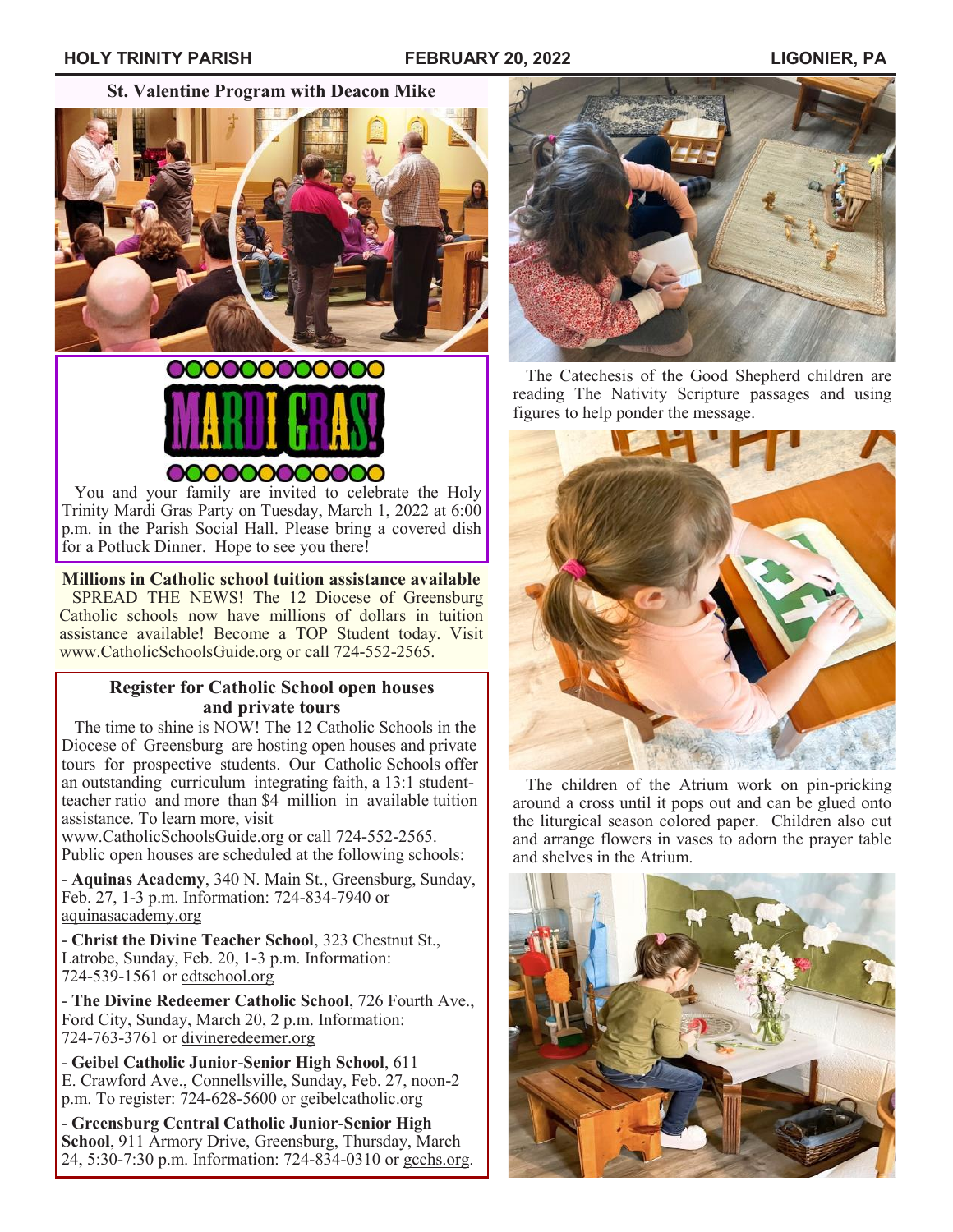### **FROM THE DESK OF FATHER ANTHONY……………………………….**

**Not a whole lot new this week! This is probably not a bad thing. However, just a few reminders:**

**Bishop Larry J. Kulick will be visiting our parish on Wednesday, March 30. Bishop Kulick will celebrate Mass on that day, beginning at 6:00PM. (Please note that this is one hour earlier than the time we usually celebrate Mass on Wednesdays during Lent.) Following Mass, the Bishop would like to visit with us in the Atrium. I hope that many of our parishioners will be able to attend. Please mark this on your calendar. Thanks.**

**With Lent 2022 just around the corner, I hope that you will begin to pray about your participation in the 2022 Diocesan Lenten Appeal, "Sharing Our Gifts." Just a reminder that our goal for this year is \$50,997. Any amount raised over the goal will be returned to the parish. Our DLA proceeds are not subject to diocesan assessments – this is one advantage to donating to the DLA, as the total amount refunded will be used for parish needs.**

**Yes, Lent is only one and one-half weeks away, as our Lenten observance begins this year on March 2, Ash Wednesday. I hope you are thinking about how you will observe Lent this year – there are no better ways to celebrate this season than by using the time-tested and traditional practices of prayer, fasting, and almsgiving. But before we begin Lent, we will celebrate our parish Mardi Gras on Tuesday, March 1 at 6:00PM. Hope to see you there!**

**This Tuesday, February 22, we celebrate the Feast of the Chair of St. Peter, Apostle. This feast reminds us that Peter's authority in the Church, given to him by Jesus Christ Himself, is symbolized by the chair at St. John Lateran in Rome, the cathedral church of the Diocese of Rome. Every cathedral has a chair – a cathedra – from which we get the word "cathedral" – which represents the teaching office and responsibility that each Bishop has in his particular Diocese. May the Pope and the Bishops in union with him always be true to the one, holy, catholic, and apostolic faith.**

**GOD THE FATHER OF MERCIES, HAVE MERCY ON US! GOD THE SON, JESUS CHRIST, OUR NEWBORN KING, HAVE MERCY ON US! GOD THE HOLY SPIRIT, DESCENDING UPON US IN GLORY, HAVE MERCY ON US!**

### **SERVING IN THE** LOVE OF CHR *PRAYER FOR VOCATIONS*

*Heavenly Father, your loving providence accompanies us on our life's journey. Thank you for the many gifts you have given us. We ask that you continue to call sons and daughters from our families and parishes to serve as priests, deacons and consecrated men and women in the Diocese of Greensburg. Send your Spirit upon us so that many will respond with great love to your call to service and leadership in your Church. Give to those you have chosen the faith of the apostle, the vision of the prophet, and the courage of the martyr. Through the intercession of our Diocesan patroness, Our Lady of the Assumption, help us to be faithful disciples of your Son by following the example of Mary. Make us generous in sharing ourselves and our talents* 

*for the sake of your Kingdom on earth. We ask this through Christ the Risen Lord.*

 *Amen*

All are welcome to pray the Rosary after the 8:00 AM Mass on Wednesday. The Rosary is a powerful prayer. and we can share in that power as we meditate on the lives of Jesus and Mary. Through uniting our prayers with those of the Blessed Mother we can learn to unite our wills to the Father's as Jesus and Mary so perfectly did.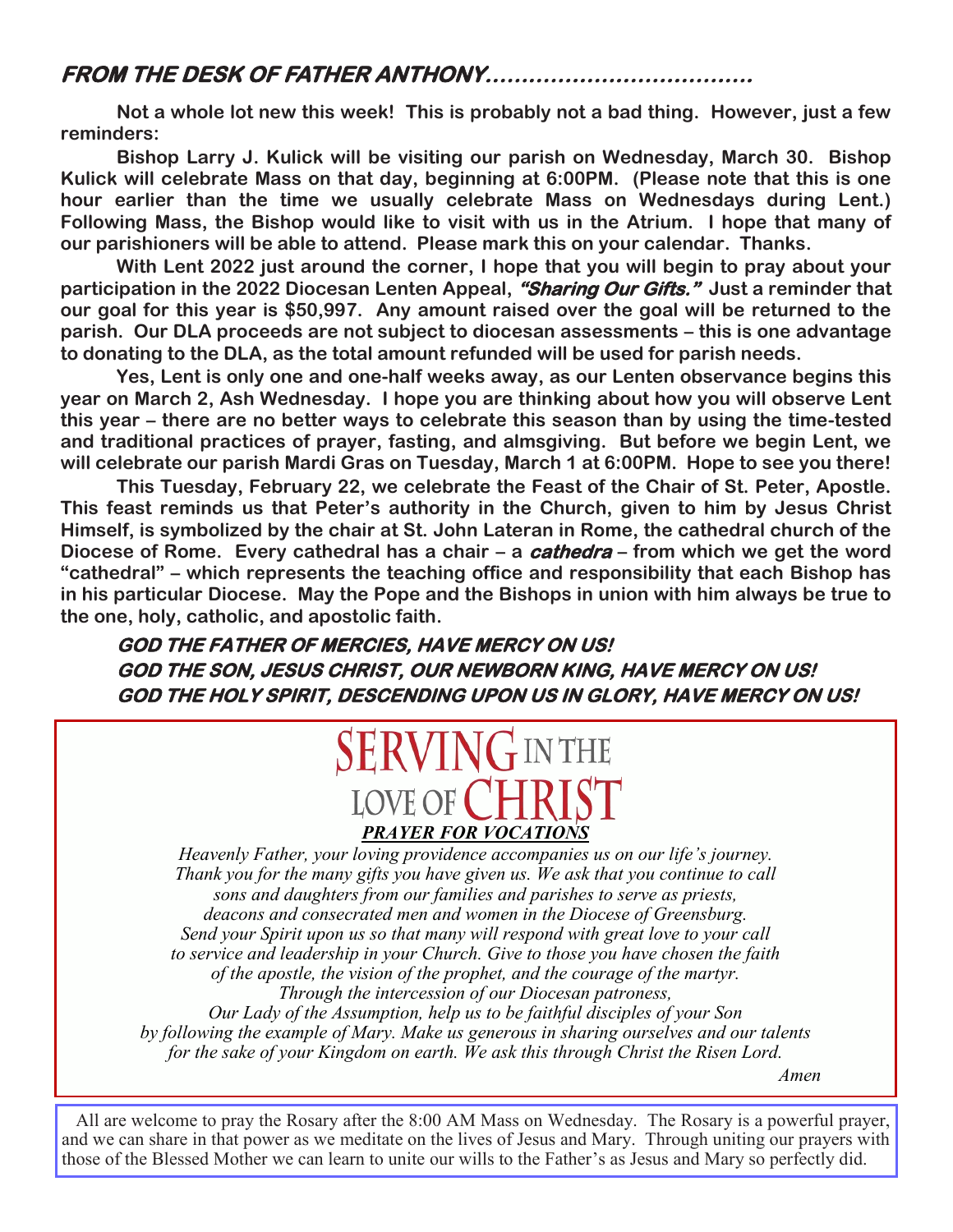## Parish Activities Calendar for February & March, 2022

A=Atrium C=Church CA=Children's Atrium CR= Class Room PH= Parish Hall L=Loft PL=Parish Library SL= Old School Library PMR=Parish Meeting Room All Times Are PM Unless Otherwise Indicated.

| <b>Sun</b>                                                | <b>Mon</b>                                                     | <b>Tue</b>                                                           | <b>Wed</b>                                                                                | <b>Thu</b>                                                    | Fri                                                                               | <b>Sat</b>                                                                                                                                        |
|-----------------------------------------------------------|----------------------------------------------------------------|----------------------------------------------------------------------|-------------------------------------------------------------------------------------------|---------------------------------------------------------------|-----------------------------------------------------------------------------------|---------------------------------------------------------------------------------------------------------------------------------------------------|
| 20                                                        | 21<br><b>Faith Formation</b><br>$6:00 - 7:30 - CR$             | 22<br>Holy Hour<br>$3:00 - 4:00 - C$                                 | 23<br>"That Man Is<br>You"<br>$6:00 - 7:30 - A$                                           | 24                                                            | 25                                                                                | 26<br>Catechesis of<br>the Good<br>Shepherd<br>Children's<br>Sessions<br>$9:00 - 11:00$<br>$AM - CA$<br><b>Bible Study</b><br>$6:30 - 7:30 - A$   |
| 27<br>2nd Collection<br>for the Food<br>Bank              | 28<br><b>Faith Formation</b><br>$6:00 - 7:30 - CR$             | <b>Adoration</b><br>$8:30 AM - 4:00$<br>Mardi Gras!<br>$6:00 PM - A$ | $\overline{2}$<br>Masses:<br>8:00 AM<br>and<br>7:00 PM<br>WEDNESDA                        | $\overline{3}$<br>Women Group<br>Meeting<br>$7:00 - 8:30 - A$ | $\overline{A}$<br>Stations of the<br>$Cross 7:00 - C$<br>Stations<br><b>CROSS</b> | 5<br>Catechesis of<br>the Good<br>Shepherd<br>Children's<br>Sessions<br>$9:00 - 11:00$<br>$AM - CA$<br><b>Bible Study</b><br>$6:30 - 7:30 - A$    |
| 6<br>2nd Envelope for<br>Home Missions<br>of the Americas | $\overline{7}$<br><b>Faith Formation</b><br>$6:00 - 7:30 - CR$ | 8<br>Holy Hour<br>$3:00 - 4:00 - C$                                  | 9<br>(No morning<br>Mass)<br><b>Evening Mass</b><br>during Lent at<br>$7:00\overline{P}M$ | 10                                                            | II<br>Stations of the<br>$Cross 7:00 - C$<br>Stations<br>CROSS                    | 12<br>Catechesis of<br>the Good<br>Shepherd<br>Children's<br>Sessions<br>$9:00 - 11:00$<br>$AM - CA$<br><b>Bible Study</b><br>$6:30 - 7:30 - A$   |
| 13<br>2nd Collection<br>for the Catholic<br>Accent        | 14<br><b>Faith Formation</b><br>$6:00 - 7:30 - CR$             | 15<br>Holy Hour<br>$3:00 - 4:00 - C$                                 | 16<br>(No morning<br>Mass)<br><b>Evening Mass</b><br>during Lent at<br>7:00 PM            | 17                                                            | 18<br>Stations of the<br>$Cross 7:00 - C$<br>Stations<br><b>CROSS</b>             | 19<br>Catechesis of<br>the Good<br>Shepherd<br>Children's<br>Sessions<br>$9:00 - 11:00$<br>$AM$ - $CA$<br><b>Bible Study</b><br>$6:30 - 7:30 - A$ |